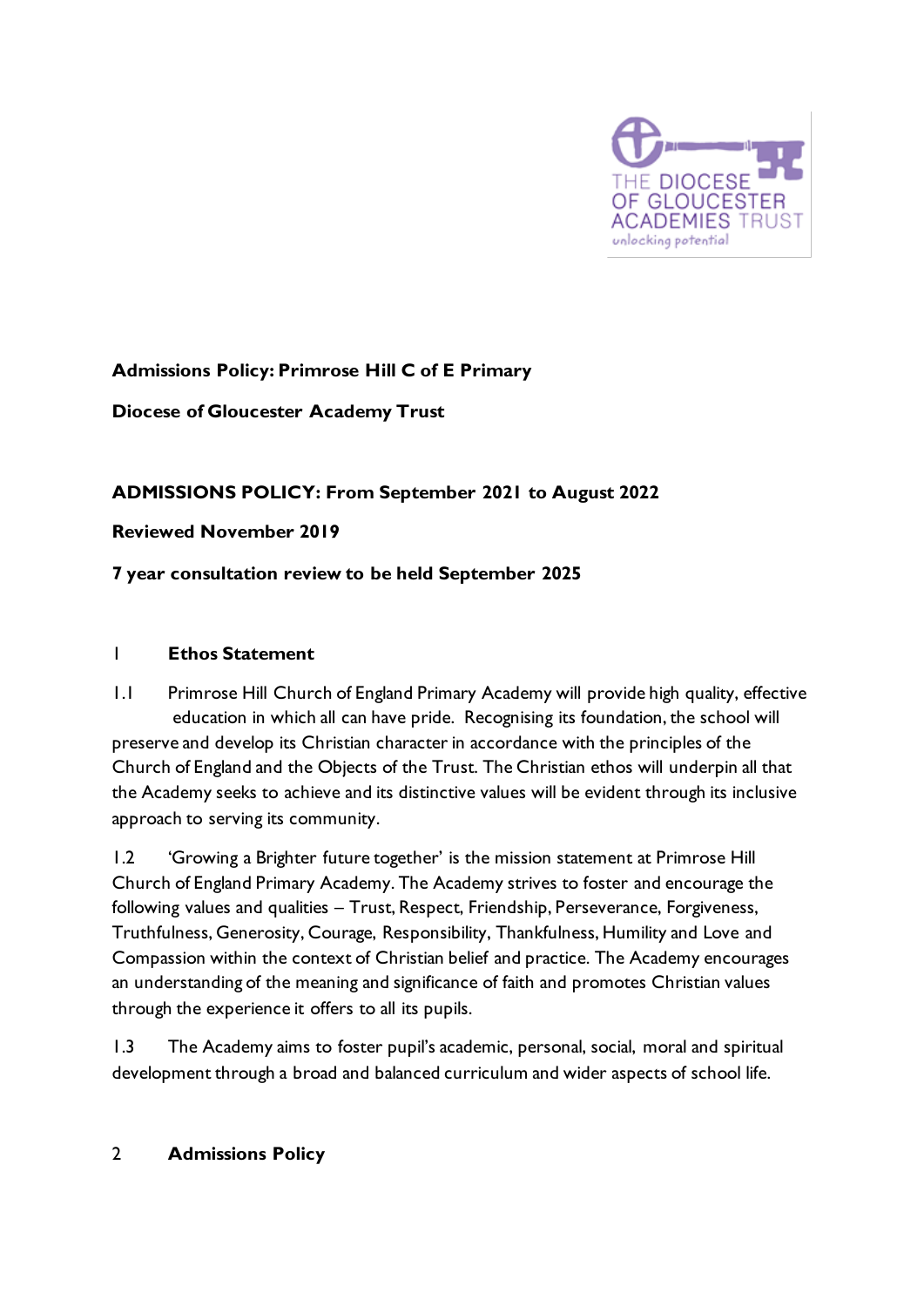2.1 The Directors have set the Published Admission Number at 30.

2.2 Primrose Hill C of E Primary Academy is an inclusive Academy. Our Admission policy does not discriminate on the grounds of ability, special educational needs, disabilities or any other criteria.

2.3 The academy has a statutory duty to admit a pupil with an Educational Health Care plan if the academy is named regardless of whether or not the academy is full.

2.4 Children will be admitted into Reception at the start of the Academic Year in which they have their fifth birthday (i.e if they turn five years between 1/9/21 and 31/8/22).

2.5 The Academy operates a short 'phased' admission policy for new Reception children to ensure a successful start to school life. All children are entitled to a full time place in Reception. Full details will be provided to parents of new starters.

2.6 The academy will provide for the admission of all children in the September following their fourth birthday. Parents can request that the date their child is admitted to school is deferred until later in the academic year or until the term in which the child reaches compulsory school age, and parents can request that their child takes up the place part-time until the child reaches compulsory school age.

2.7 The Governing Body acknowledges the updated advice from the Department of Education that parents/carers of "summer born" children (born between 1 April and 31 August) may request to start the Reception Class of a school a whole academic year later. The Governing Body will make a decision on behalf of Primrose Hill C of E Primary Academy. We follow the Local Authority process which states that parents can only apply for a Reception place at a school once and must apply for a place during the standard application process timeline for their chronological year group, stating their reasons for requesting deferred entry to the following year. The Governing Body will decide whether the deferred entry can be approved for the school.

2.8 The policy and criteria should be read in conjunction with the Guidance for Parents and Carers available online at Gloucestershire County Council's website www.gloucestershire.gov.uk/schooladmissions. Parents should complete their application either online or by requesting a paper version of the form. If you have any queries you should contact the Coordinated Admissions Team, Shire Hall, Gloucester, GL1 2TP at school.admissions@gloucestershire.gov.uk or call them on 01452 425407.

# 3 **Over-subscription Criteria**

3.1 In considering admissions, the following criteria are taken into account in this priority order:

### **Looked after children and previously looked after children definition**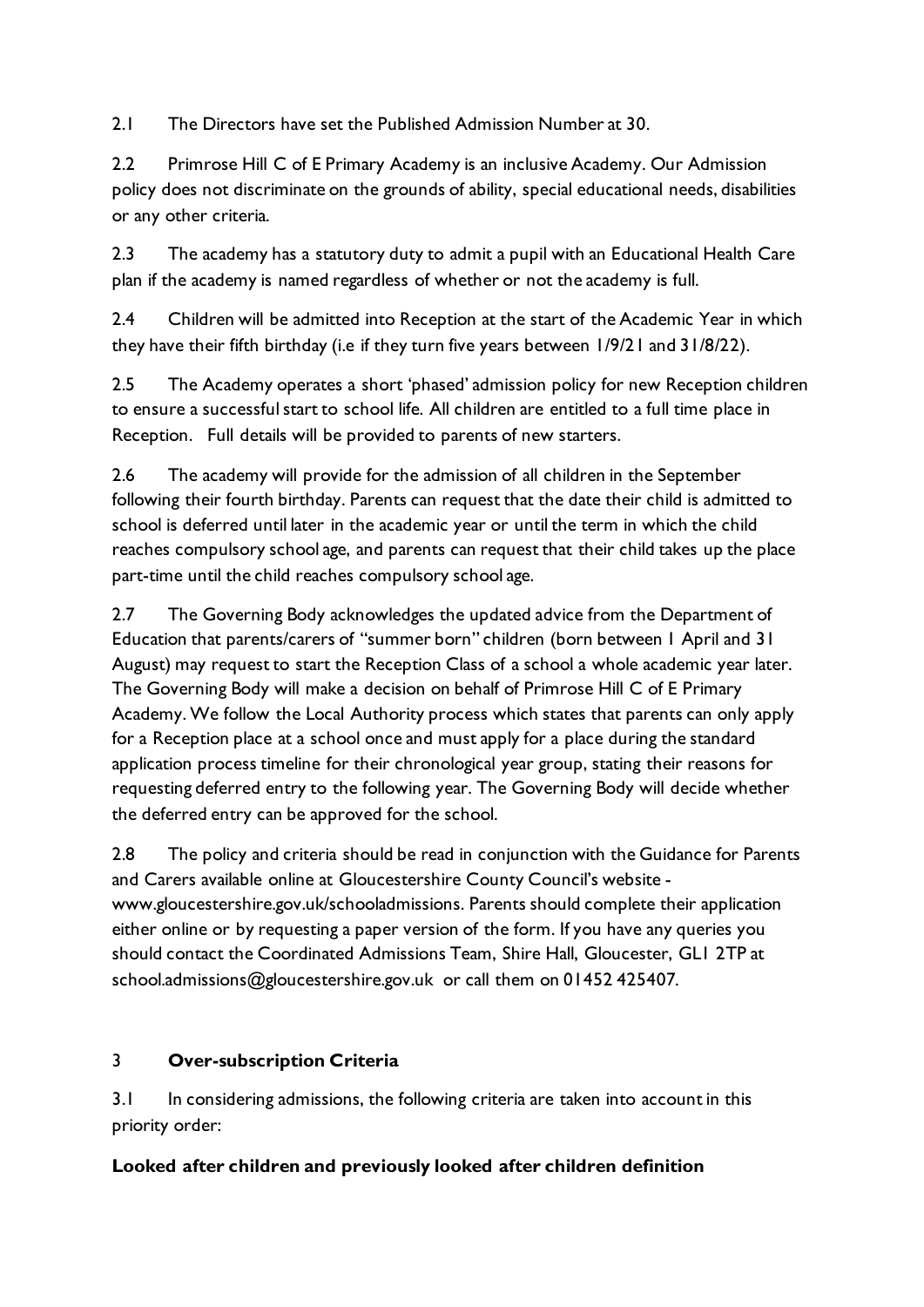The 2021 School Admissions Code (the Code) requires children who appear (to the admission authority) to have been in state care outside of England and ceased to be in state care as a result of being adopted to be given equal first priority in admission arrangements, alongside looked after children (LAC) and children who were previously looked after by English local authorities (PLAC). A child is regarded as having been in state care outside of England if they were in the care of or were accommodated by a public authority, a religious organisation, or any other provider of care whose sole or main purpose is to benefit society. This advice refers to these children as internationally adopted previously looked after children – "**IAPLAC"**.

A 'looked after child' (1) or a child who was previously looked after but immediately after being looked after became subject to an adoption (2) child arrangement order (residency order) (3) or special guardianship order (4) including those who appear to the admission authority to have been in state care outside of England and ceased to be in state care outside of England and ceased to be in state care as a result of being adopted (5).

- (1) A looked after child is a child who is (a) in the care of a local authority, or (b) being provided with accommodation by a local authority in the exercise of their social services functions (see the definition in section 22(1) of the Children Act 1989) at the time of making an application to a school. In Gloucestershire, such children are referred to as Children in Care.
- (2) This includes children who were adopted under the Adoption Act 1976 (see section 12 adoption orders) and children who were adopted under the Adoption and Children's Act 2002 (see section 46 adoption orders).
- (3) Under the provisions of section 12 of the Children and Families Act 2014, which amend section 8 of the Children Act 1989, residence orders have now been replaced by child arrangements orders.
- (4) See section 14A of the Children Act 1989 which defines a 'special guardianship order' as an order appointing one or more individuals to be a child's special guardian (or special guardians).
- (5) A child is regarded as having been in state care outside of England if they were in the care of or were accommodated by a public authority, a religious organisation, or any other provider of care whose sole or main purpose is to benefit society.

## **Children who have a sibling attending the school and who will continue to do so when the younger child is admitted.**

A sibling is defined as a brother or sister; half-brother or sister; adopted brother or sister; step brother or sister; or the child of the parent's/carer's partner, and in every case, the child must be living in the same family unit at the same address.

## **Children for whom only one particular school is appropriate due to an exceptional medical condition.**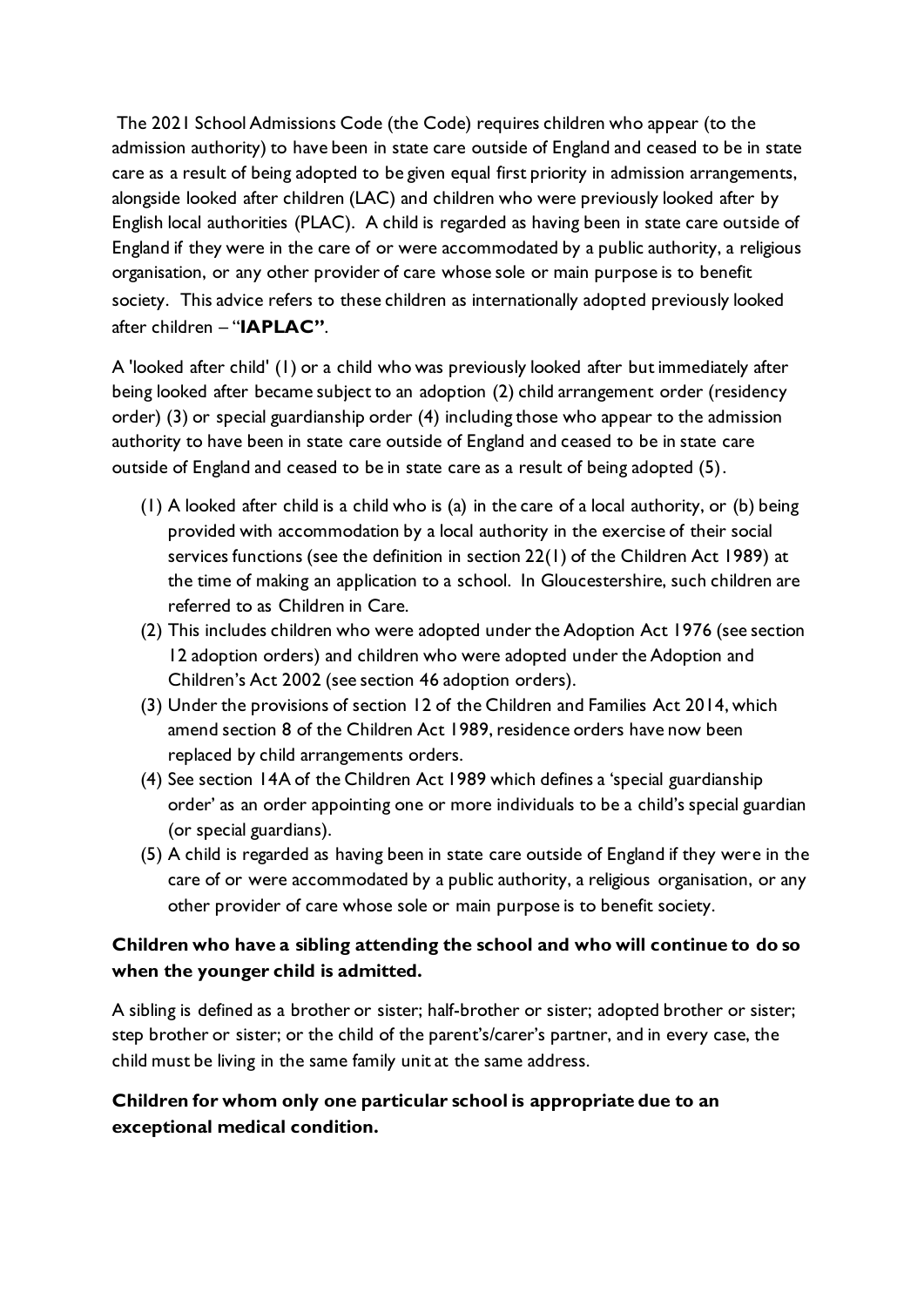Applications under this criterion will only be considered if they are supported by a written statement from the child's doctor. This must demonstrate that there is a very specific connection between the medical need and the facilities or resources of the school concerned.

## **Children with the strongest geographical claim**

This will be measured in a straight line from the ordnance survey address point of the child's home address (including flats) to the ordnance survey address point of the school, using Gloucestershire Local Authority's computerised measuring system, with those living closer to the school receiving the higher priority.

### **Under subscribed**

If the academy is under subscribed, all applicants will be admitted to the academy.

# 4 **Where a tie-break occurs**

4.1 Where any particular category at points 1-3 is oversubscribed, criterion 4 (strongest geographical claim based on straight line distance) will be used to determine which child will be offered a place.

4.2 In the event of a tie between two or more children when applying criterion 4 (strongest geographical claim based on straight line distance) where there are not enough places available to offer all children a place at the academy, a process of random allocation will be followed by the Local Governing Body; a random allocation is overseen by an independent person.

# 5 **Appeals Procedure**

5.1 All letters offering Reception places are sent out by Gloucestershire LA on a predetermined date (you should check with the school office for this date). The closing date for parents requesting a reconsideration of places will be determined by Gloucestershire LA, with subsequent final re-allocation of places. Where a place cannot be offered applicants have the right of appeal against the decision. Parents wishing to appeal should make the request in writing. The letter should be sent to the Clerk to the Appeal Committee, care of the academy.

5.2 If the Governors are unable to offer your child a place because of over subscription you as a parent have a right of appeal .You should notify the Clerk to the Governors of Primrose Hill Church of England Primary Academy within 20 days of receiving the letter which will give the grounds for refusing a place. As a parent, you will have an opportunity to submit your case to an independent appeals panel. You must set out your grounds for the appeal in writing. You will normally receive at least 10 days' notice of the time and venue for